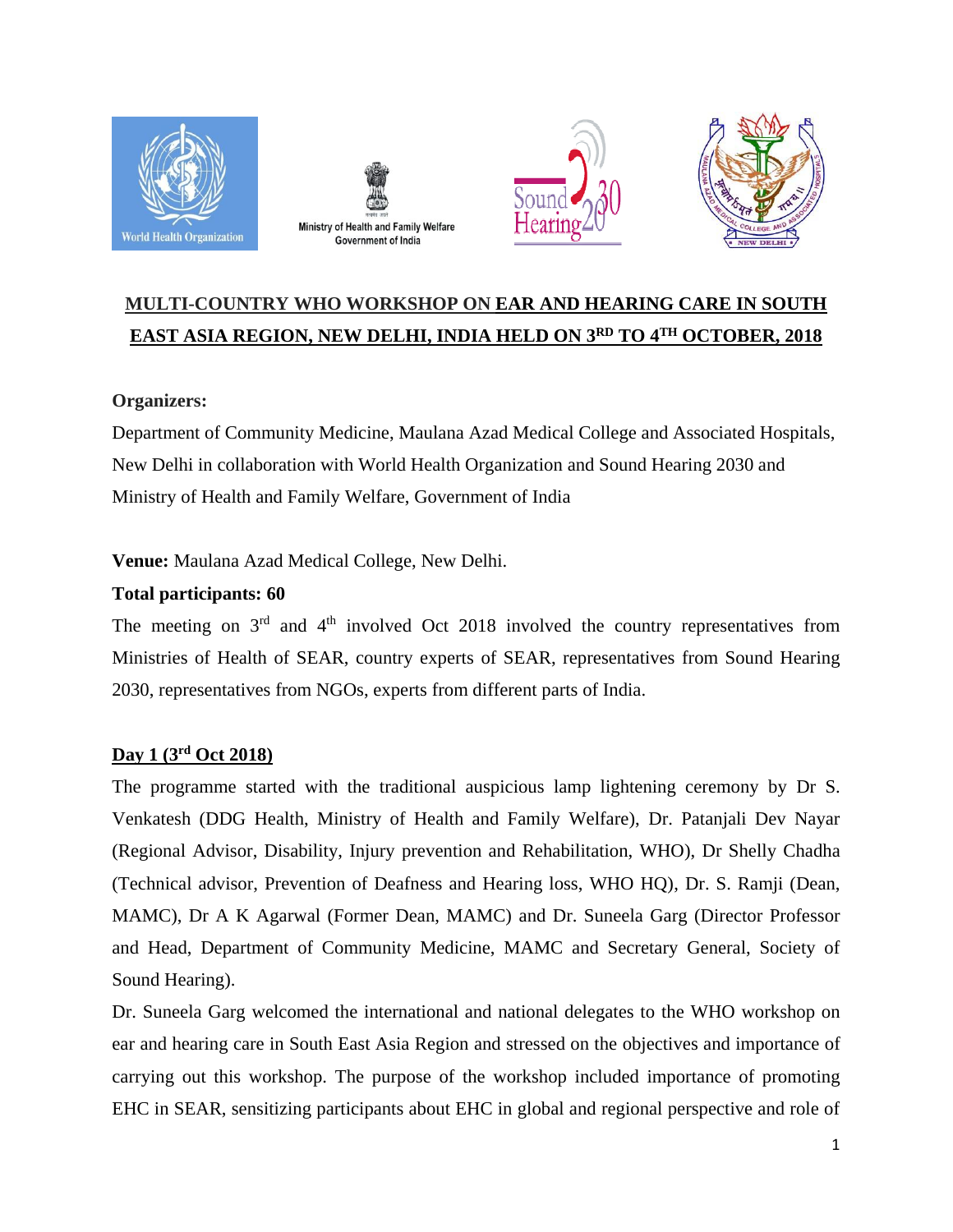World Hearing Forum and SH 2030 in strengthening EHC. She also emphasized on role of strengthening health care systems to promote EHC.

Dr S. Venkatesh stressed on the importance of hearing in good language development and the overall personality development of an individual in life course. In the absence of timely redressal, hearing impairment and deafness could profoundly both the affected person and his family. It hampers education, employment, emotional and overall development. The global burden of hearing loss is at  $14<sup>th</sup>$  rank in terms of DALYs and  $2<sup>nd</sup>$  rank among causes for YLDs globally and contributed an estimated \$750 billion loss in 2015. The DG also elaborated on the risk factors of hearing loss like noise, persistence of untreated ear infections, complications at birth, chronic ear infections and use of ototoxic drugs and reminded that most of which could be prevented.

- $\triangleright$  He further informed that globally 1 in 3 people aged more than 65 years experience disabling hearing loss which could be managed effectively by the correct use of hearing aids and other accessories. He also stressed that our public health strategies should inculcate prevention of hearing impairment and thrown light on the need of healthy public health policies.
- $\triangleright$  He visualized the workshop as an exciting platform for sharing the experiences across SEAR countries and to share learnings from sustainable initiatives and the identification of unmet needs. He informed that India had become  $71<sup>st</sup>$  country in the world to launch a National Health Programme for Prevention of Hearing Loss. He further mentioned that hearing care services were included under the Ayushman Bharat program of the Government of India. Nearly 150,000 health and wellness centers are to be set up in India of which over 3,000 are already functional.
- The PM's Jan Arogya Yojana (National Health Protection Program) would provide insurance cover to 500 million people who were most vulnerable to out of pocket expenses involved in in-patient and hospital care.

Dr S. Ramji emphasized on the challenges in early detection and prevention of hearing loss and in the rehabilitation of people with hearing loss. He focussed on the role of health care functionaries for early detection of Hearing Loss and he expected that the deafness control programmes run by the countries in the SEAR region will be able to delineate opportunities and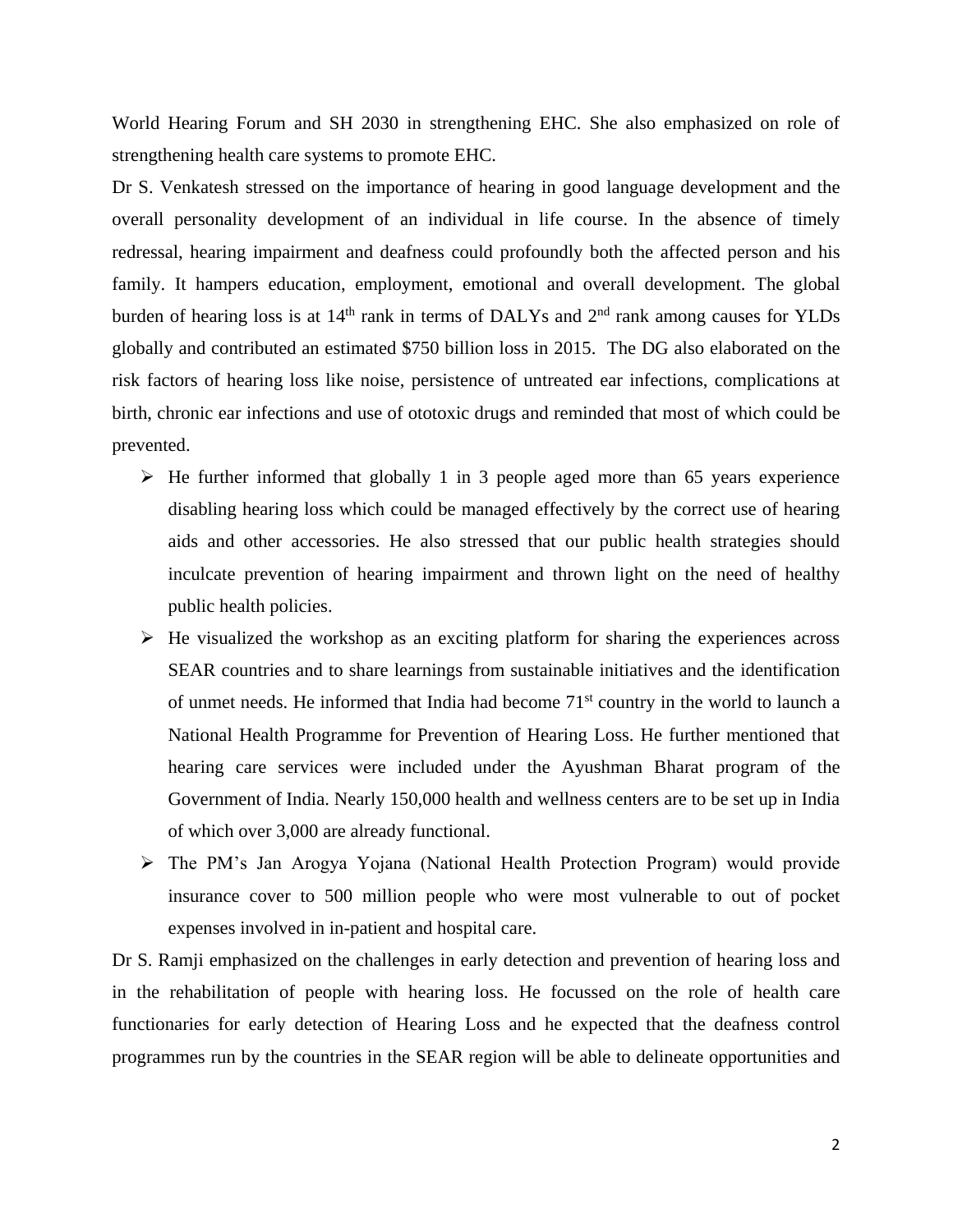pathways for other countries in preventing and reducing hearing loss. As a paediatrician he stressed on the challenges encountered for universal hearing screening.

Dr Patanjali Dev Nayar stressed on the need of skills, values and research needed for the prevention of deafness and hearing impairment. Dr. Nayar focused on the role of Governments in push hearing programs which can improve the lives of people across SEAR with its diversity in population and resources; need for strengthening deafness control activities in SEAR and WHO's requirement of partners, NGOs, activists, parent groups and effective strategies with appropriate implementation and actionable points required to be derived from this meeting.

Dr. A K Agarwal remarked that the workshop would promote the sharing of experiences from all countries in the SEAR to understand challenges before us, list best practices, learn sustainable initiatives, reach underserved groups, fill gaps in evidence, comprehensive hearing services, from promotion of ear care and rehabilitation. He also emphasized on the role of Sound Hearing 2030 for strengthening ear and hearing care in the region.

Dr. Suneela Garg gave vote of thanks during which she stressed upon the need of building healthy public health policies across SEAR and to adhere to a life-course approach towards hearing health.

The technical sessions started with presentation by Dr. Shelly Chadha who deliberated on global perspective of ear and hearing care and expressed her concern on the growing prevalence of hearing impairment as statistics have shown that according to current trend, there would be around 600 million people with disabling hearing loss by end of 2030. Dr. Chadha also mentioned that over a billion of young people are at risk of hearing loss due to use of ear phones and discussed potential solutions to prevent the disabling hearing loss.

 $\triangleright$  Dr. Chadha told that WHA (World Health Assembly) 2017 has adopted a resolution on the issue of hearing loss and its abiding relevance in furthering the global quest for protecting hearing health. She explained the WHO dual approach in preventing hearing loss which includes advocacy regarding development of National Programmes for Prevention and Control of Hearing Loss and capacity development in terms of human resource, equipments and infrastructures.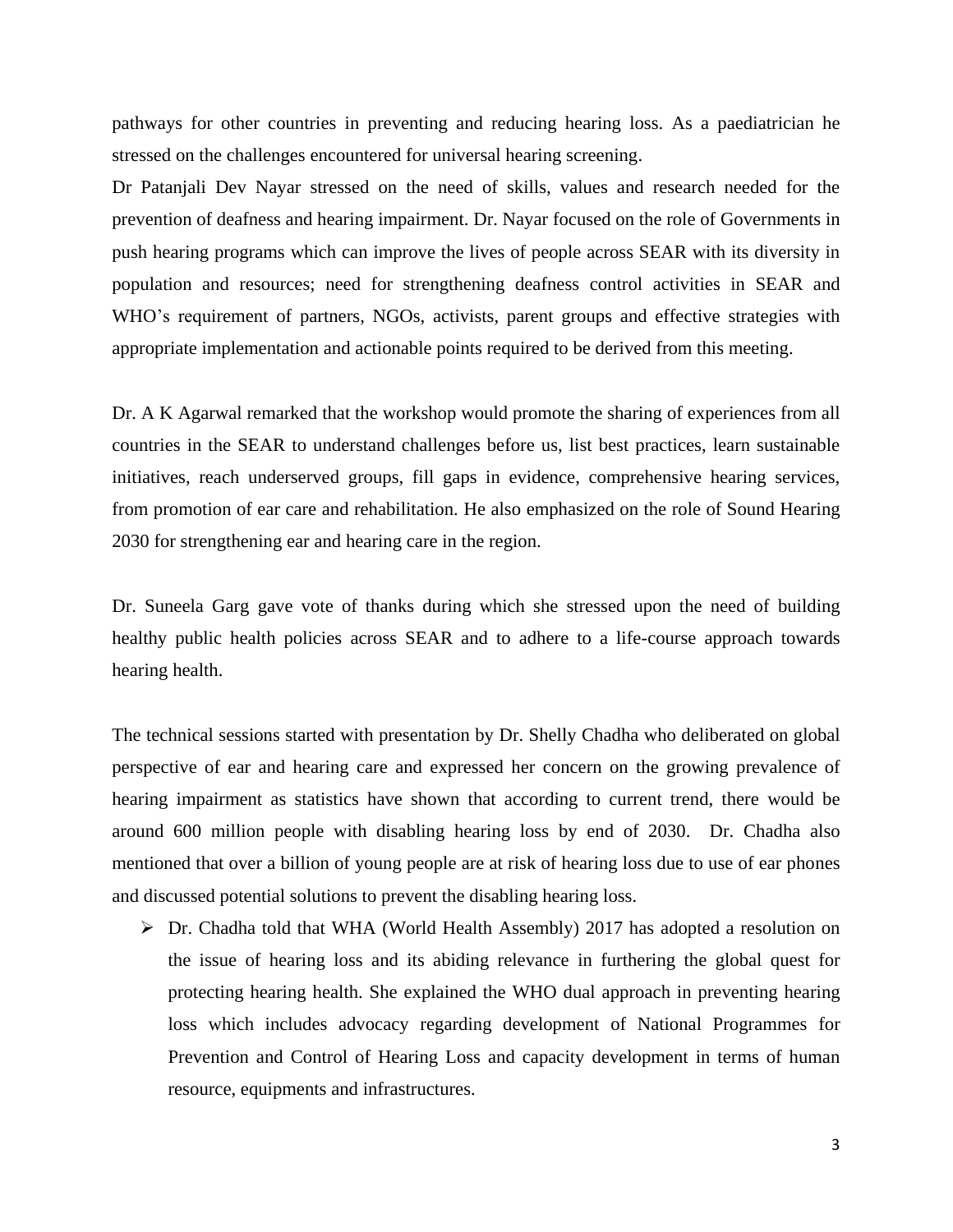$\triangleright$  Dr. Chadha also told that WHO advocates the member states to observe World Hearing Day on 3<sup>rd</sup> of March every year. She informed about World Report on Hearing to be launched on 3rd March 2020. She also told the WHO has initiated the "Make listening safe initiative" with a vision to ensure people of all ages can enjoy listening to music with full protection of their hearing. She mentioned about the strategies undertaken by WHO in addressing the burden of HL.

Dr. Agarwal commented on this that every possible action should be undertaken in order to address this huge unaddressed burden of HL.

Dr. Patanjali Dev Nayar talked on the theme relating to ear and hearing care: regional perspective. He expressed concern that there are very less number of ENT specialists available in SEAR countries along with inadequate availability of equipment, infrastructure and speech therapists.

- $\triangleright$  He explained about the impact of hearing loss in terms of monetary loss, emotional trauma and suffering of the family members of person with hearing loss. He explained about the barriers in ear and hearing care like lack of awareness, poor availability of trained human resource, non-availability of training for primary level service providers and higher cost of hearing aids.
- $\triangleright$  He highlighted the need to augment healthcare resources including human resource, equipment and rehabilitative services and need for innovation in strengthening services and elimination of barriers.
- $\triangleright$  He focussed on strategic use of resources will go a long way in addressing this problem.

Dr. Suneela Garg discussed the importance of promoting ear and hearing care (EHC) in this region for attaining universal health coverage (UHC). She told that not only the number of services but also the quality of services are important to justify UHC which requires upholding the three pillars of health equity, good quality services and financial protection.

 $\triangleright$  She expressed concern on the growing burden of hearing loss and deafness globally since an estimated 900 million people will be having hearing loss by 2050 which would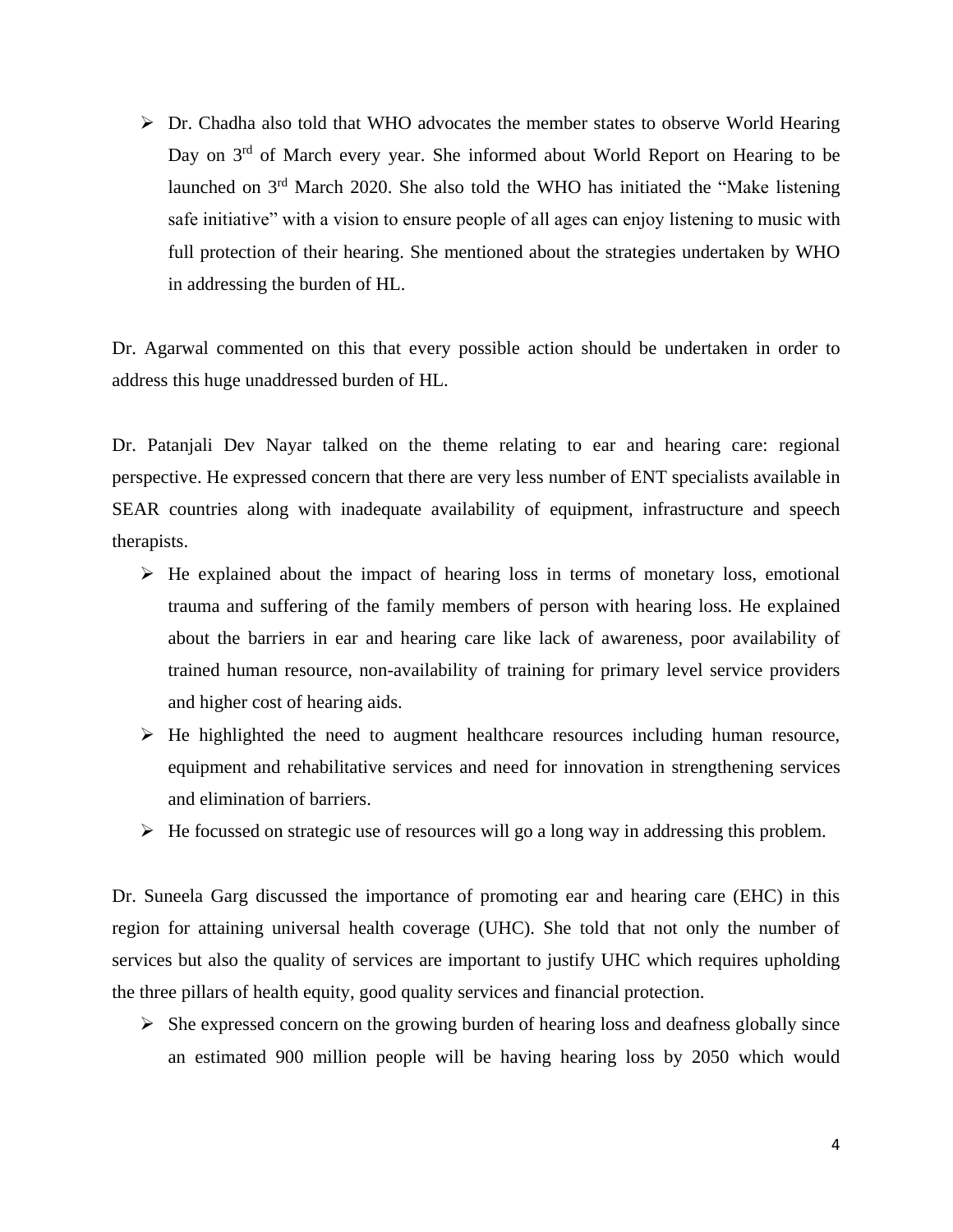exponentially increase the economic burden of hearing loss and hinder overall global development. She indicated the need for identifying the priority areas.

- $\triangleright$  She also outlined the measures to improve the EHC in SEAR. She recommended integration of eye and ear care in order to achieve effective utilisation of available human resources. She also explained about the importance of IEC activities in strengthening of the current programme.
- $\triangleright$  She also explained about the effect of ototoxic drugs and the need for surveillance. She concluded with the statement that no programme is successful until it includes periodic monitoring.

Dr Mohan Kameswaran from Tamil Nadu, India spoke on the programme implementation in Tamil Nadu and India. He started with prominent sentence that blindness isolates people from objects while deafness isolates people from people. He explained that cochlear implant is a scientific miracle in treatment of people with deafness.

- $\triangleright$  He also expressed his concern about the effect of consanguineous marriage, which is more prevalent in Tamil Nadu and other parts of southern India, on increasing the prevalence of hearing loss and deafness. He further explained various measures taken for prevention and treatment of deafness under CM's comprehensive health scheme.
- $\triangleright$  He explained about the Hub and Spoke model of rehabilitation. He also informed about the various fellowships in relation to otology and rehabilitation of people with hearing loss which helps to capacity building of human resources.
- $\triangleright$  He illustrated the role of satellite centres in reducing the barrier of distance to enhance utilization of health services in case of hearing loss and deafness. He elaborated on the **Vision 2025: Deafness Free Tamil Nadu Initiative**. He informed that Tamil Nadu is the only region in the world to provide free brain stem implants. He hoped that the lessons learnt from India would be useful to other developing countries with similar problems.

Commenting on the above, Dr AK Agarwal told that after Tamil Nadu many other states in India have started their own programmes for prevention and control of hearing loss and management of deafness. The role of RBSK (Rashtriya Bal Swasthya Karyakram ) was also discussed during the session.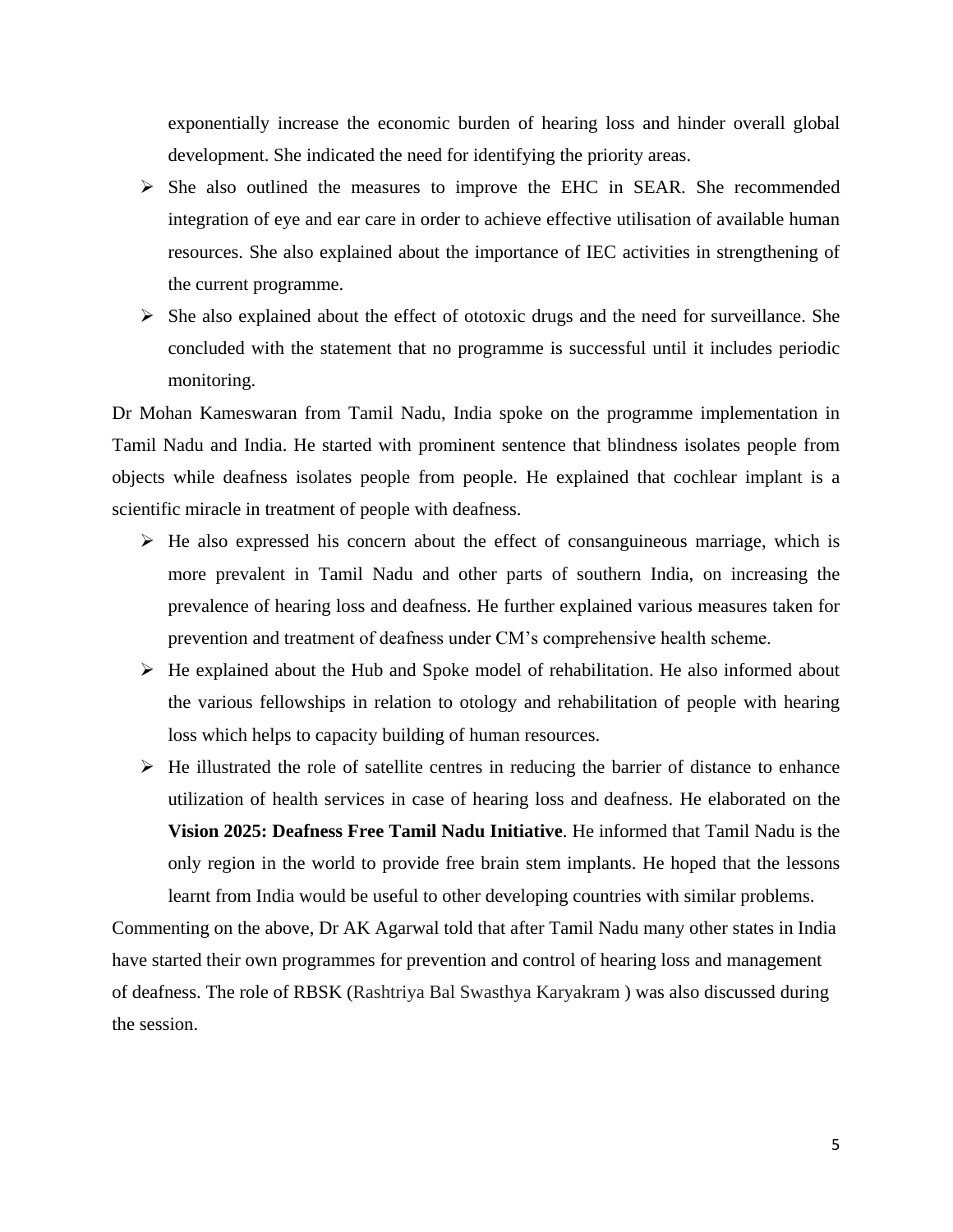Dr. Bulantrisna talked about the project Sound Hearing 2030 as a community based approach for sound hearing. She explained the goal and mission of the Society for Sound Hearing International, development and evolution of the organization and the various activities carried out by it.

Dr. M. Meghachandra Singh elaborated on the key Sound Hearing 2030 activities. This included the development of training modules for all levels of health care workers in collaboration with Ministry of Health and Family Welfare, India. He also supported promoting partnerships with national and international NGOs/DPOs and various MoUs being executed with Vision 2020 and Global Coalition. He also mentioned that Sound Hearing India has developed lot of IEC materials (charts, posters, flipcharts, pamphlets, radio jingles, short videos etc.). These posters were extensively utilized by the SEAR countries as well as other regions.

Dr. A K Agarwal spoke on World Hearing Forum (WHF) which was established in July 2018 and delineated its various roles and responsibilities.

# **Presentations on Status of ear and hearing in countries of SE Asia were made by the MoH representatives from following countries.**

1. Bangladesh by Dr. Mahmudul Hassan: He emphasized on the huge burden of 9.6% of the disabling HL. There is availability of EHC services at community, primary, secondary and tertiary levels (including cochlear implant at tertiary level). He elaborated on hearing workforce in terms of ENT specialist (604), audiologist (10), audiometrician (250), speech therapist (145) and sign language interpreters (200). He mentioned that the country has strategy in place. The country plans to incorporate Primary Ear and Hearing Care (PEHC) in the existing primary health care services, develop a standard manual for the treatment of ear diseases and hearing loss for primary health care providers, conduct survey through community clinics and build efficient referral linkage by increasing production of skilled human resources. He concluded by saying that the challenges are many but these could be overcome.

2. Bhutan by Dr. Roma Karki: She said that Bhutan does not have a structured Ear and Hearing Programme in their country. The services are very scanty and manpower is very limited in terms of only 5 ENT surgeons, 2 audiologist and 1 speech therapist. She said that Bhutan plans to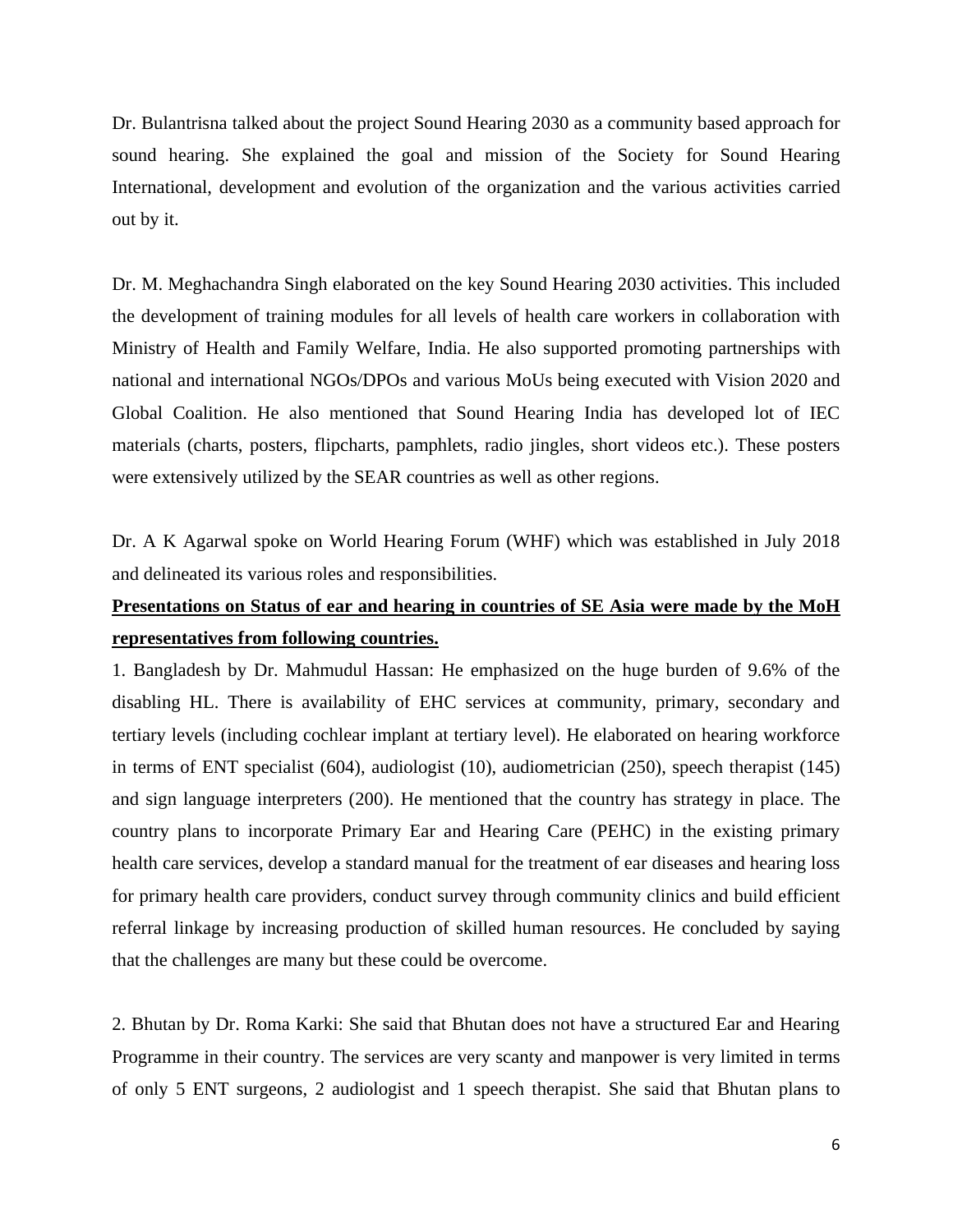develop training manual/modules, provide training on ear care, early identification and rehabilitation for PHC workers; develop hearing guidelines for distributions of aids and start Cochlear implant service in 12th five year plan.

The country's priorities are to strengthen primary ear care services for prevention of hearing loss with early detection and hearing rehabilitation of children with hearing problems with aids or cochlear implants. However, challenges of limited financial and human resources exist in the country.

3. Indonesia by Dr. Damayanti Soetjipto: She highlighted the prevalence of HL to be 16.8% and deafness 0.4%. She also enumerated all the main causes of HL and their prevalence in the country. She focussed on leadership and governance in Indonesia through Ministerial level National Committee for HL. The Committee was also helping in strengthening MR immunization programme.

She mentioned that Indonesia had targets for 2018-19 to be achieved in form of availability of data on the prevalence of hearing loss, implementation of Hearing Loss Management Program and planning sustainability of the Hearing Loss Work Program. Socio-cultural factors impeding immunization have been overcome successfully in the country.

4. India by Dr. Sangeeta Abrol: She mentioned that India had adopted the following strategies as part of National Programme for Prevention and Control of Deafness which was initiated as pilot project in Jan 2007 and is currently functional in over 400 districts.

- Strengthening service delivery for ear care
- Developing human resource for ear care service
- Increasing awareness through IEC.
- Developing service capacity of district hospitals, CHCs and PHCs selected under the programme.

A seven level training program consists of:

Level–1 Sensitization Training of ENT Surgeons / Audiologists of Medical Colleges (1 day) Level–2 Skill based training of ENT Surgeons & Audiologists of District Hospital level (3 days/2 days)

Level–3 Training of Obstetricians/Pediatricians of CHCs /District Hospitals (1 day)

Level–4 Training of Medical Officers of PHC & CHC (2 days)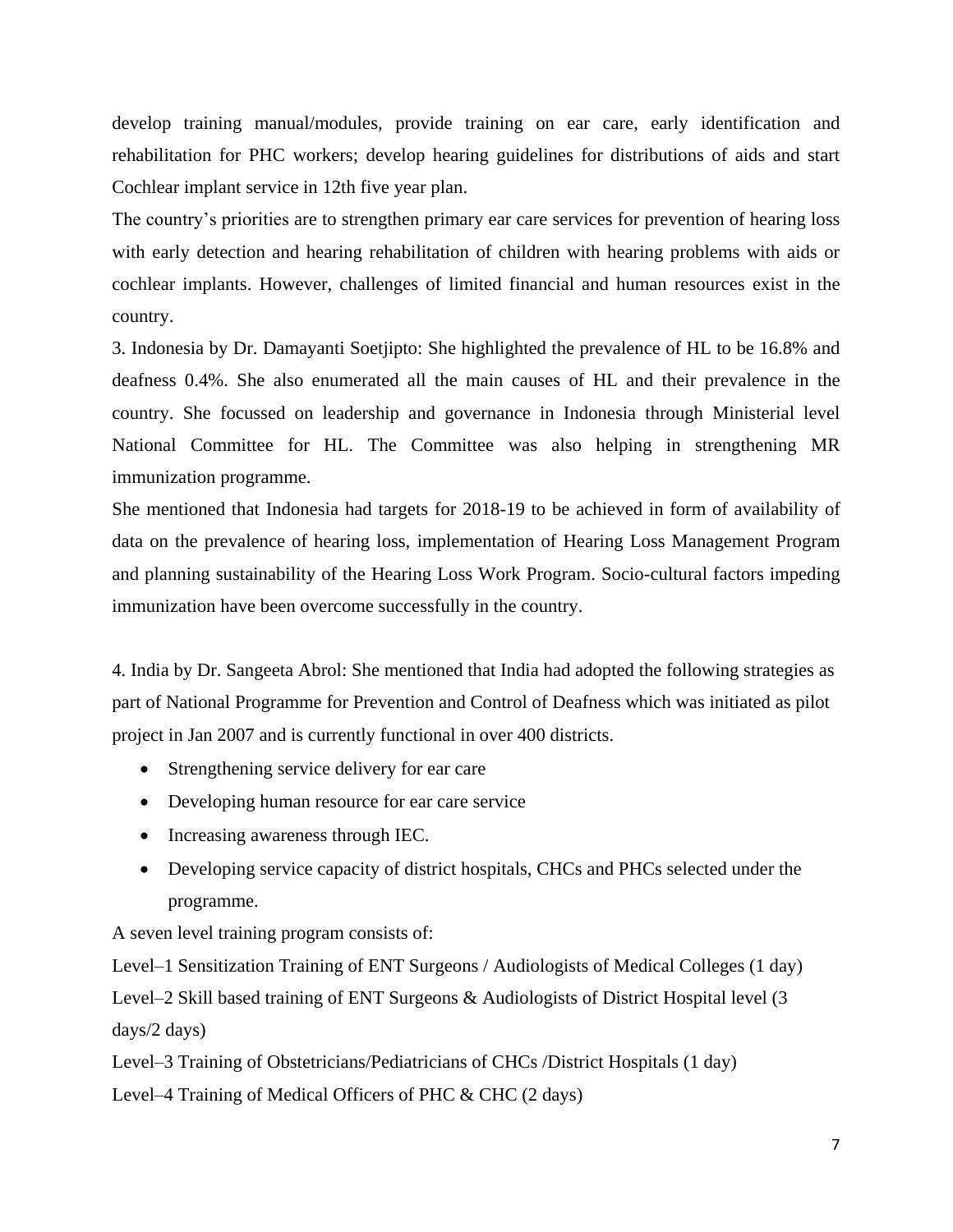Level–5 Training of CDPO/AWS/MPW (1 day)

Level–6 Training of AWW/ASHA (1 days)

Level–7 Training of Teachers/Parents (1 day)

She also highlighted that the States are also involved in monitoring and supervision which needs to be strengthened further.

5. Maldives by Ms. Aminath Samahath Shareef: She said that Maldives lacked baseline data relating to ear and hearing care. She highlighted that there was no hearing care National Committee for HL. The manpower was scanty with only 2 ENT specialists, 3 audiologists, 4 speech therapists and 4 sign language interpreter. A child screening program was on the anvil although there were challenges encountered from lack of awareness and health financing. NGOs were playing important role in providing EHC.

6. Nepal by Dr. Dhundi Raj Paudel: He said that Nepal was planning expansion and strengthening of PEHC at all level with early detection and primary treatment at community level. He mentioned that EHC services in Nepal are provided by both public and private sector and also through partnerships. Nepal did not have a national strategy but EHC services were funded by Government, Non-Government, Insurance and self funding. Medical products and health technology barring loop system were available. He mentioned number of ENT surgeons (163), audiologist and speech therapist (85), sign language interpreters (30) and ratio of ENT specialist and population was 178000. Nepal had a national sign language and efforts were being made to promote accessibility of information to people with HL. He also mentioned long and short term plans in promoting EHC through policy, national surveys, screening and expansion and advancement.

7. Thailand by Dr. Manus Potaporn: He highlighted on the hearing disability ranged from 2.99% in age less than 15 years to 57.1% in age more than 60 years. He mentioned that Chronic Otitis Media (24.7%) was very common as per data in 1995. Thailand has a National ENT Committee and National Newborn Hearing Screening was launched on 08 August 2018. He highlighted that human resources were quiet good with 1441 ENT specialists, 225 audiologists, 188 audiological technician, 1200 teachers for deaf and 194 speech therapists. He also mentioned that Thailand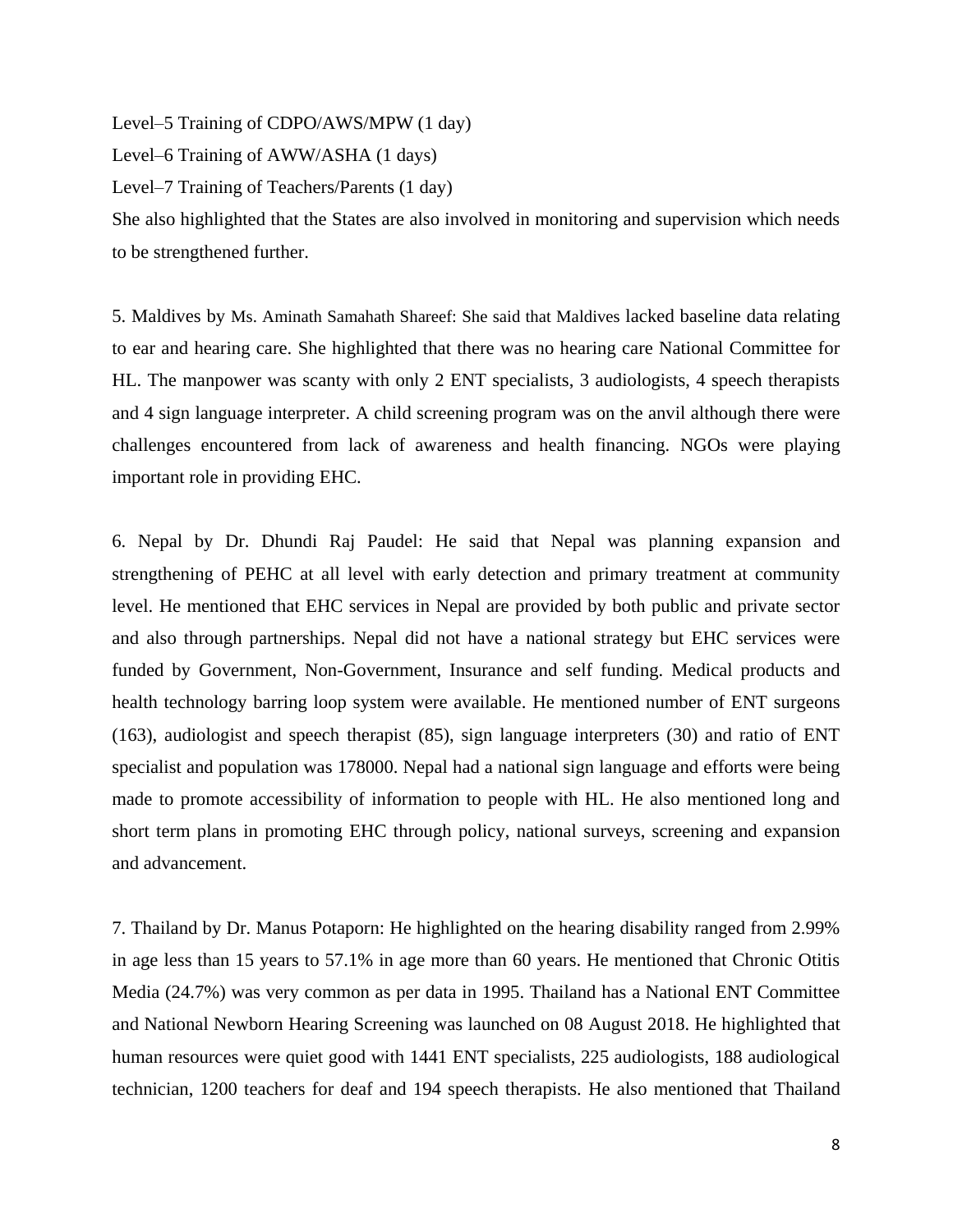was planning to achieve universal screening for EHC as opposed to high risk screening prevalent at the moment. The building blocks of EHC were leadership and governance, service delivery, health workforce for hearing care, medical products health technology, health financing complimented by health information and research.

8. Timor Leste did not make any presentation.

9. Vietnam by Dr. Lai Thu Ha: She mentioned that the prevalence of HL from 0-6 years old in 3- 4%. Vietnam does not have a National Committee or policy/programme related to HL. He mentioned that EHC services in Vietnam are provided by both public and private sector. He said that no data for ENT surgeons, audiologists, audiometricians, sign language interpreters and teachers of the deaf was available. He also mentioned that Vietnam is planning a hearing Screening programme for new born babies and young children with high risk of hearing loss.

Dr Nandini Sharma (Director Professor, Dept. of Community Medicine, MAMC) moderated the session and expressed hope that operational research carried out by Indonesia to overcome sociocultural resistance against immunization of children could be utilized in countries encountering similar challenges.

## **Group work**

The assignment included all the participants divided into three groups, to conduct selected exercises. These exercises involved bringing out the key challenges and issues regarding prevention and control of hearing loss and deafness in the SEAR. They also assessed the strengths and weaknesses of current situations in the SEAR countries.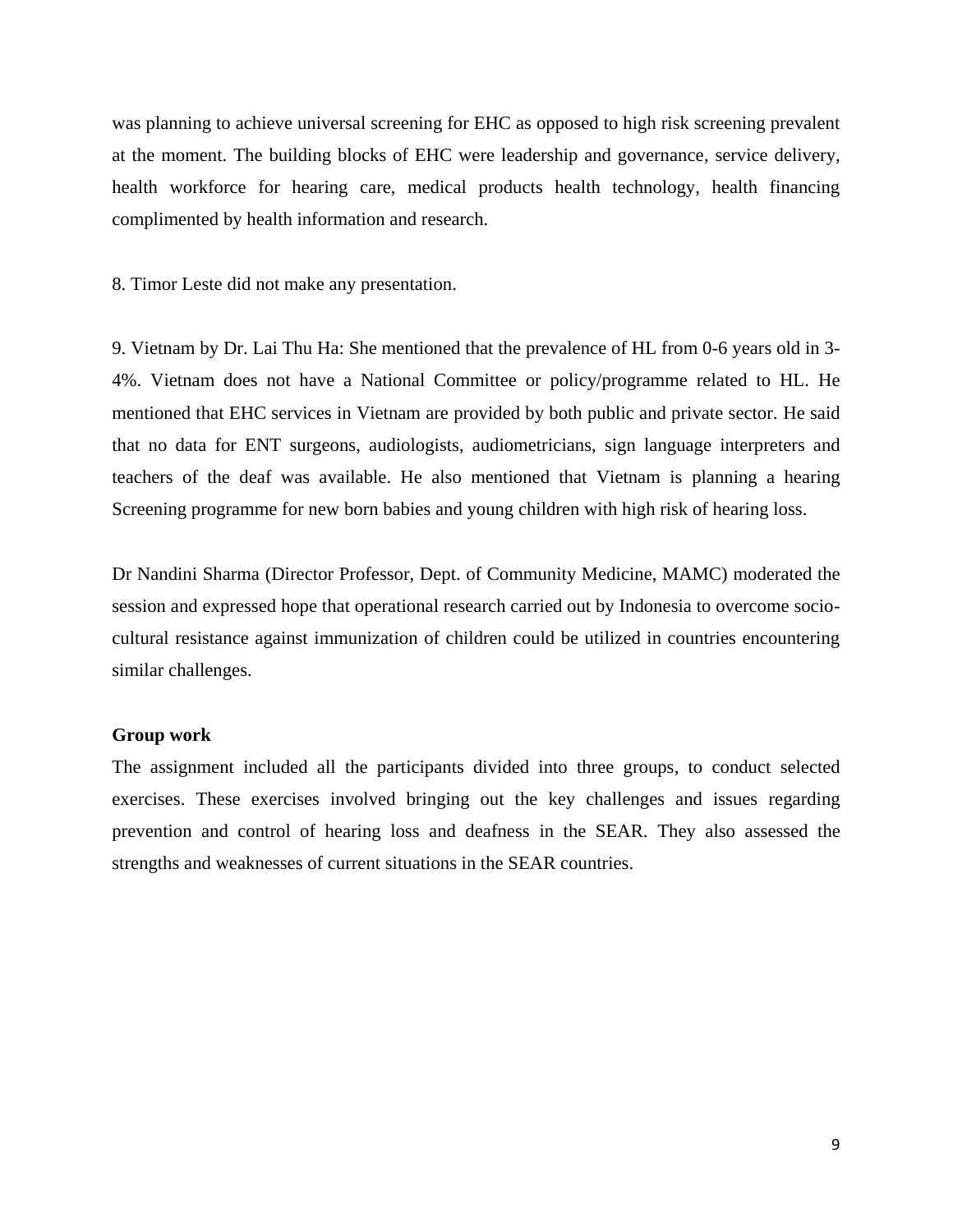## **Day 2: 4th October 2018**

Day began with recap by Dr. Shelly Chadha and Dr. Suneela Garg. Dr. Shelly Chadha apprised the participants about WHO tools and discussed the need for ear and hearing care and promotion of healthy hearing. Dr. Chadha highlighted about the similarities of issues related to hearing health and diversities in availability of resources and services across SEAR.

#### Session: Addressing hearing loss through a health systems approach: Dr. Patanjali Dev Nayar

Health system include conglomeration of all the pieces towards improved healthcare delivery. An ideal health system should be dynamic while current health system with respect to hearing care is overall patchy with variations exist across different countries. He sensitized towards the need for adopting a systems approach towards hearing and health which enabled logistics, research, finances and human resources required for successful delivery of health services. He also cautioned that the public have higher expectations due to availability of health information from across the globe towards state of the art standards of care that are not in sync with existing health infrastructure of that parent country.

Dr. Suneela Garg and Dr. Patanjali summarized the discussion on 'An introduction to WHO tools for EHC'. They emphasized on the importance of the hearing tools and also spoke about inter-sectoral coordination for digitization, audiology and community participation.

The session was followed by session on Planning and Promoting EHC using WHO tools by Dr. Shelly Chadha. She said that there were no easy solutions to the problems. Screening, early interventions and cost effective aids are need of the hour while acknowledging the issue and pursuing a solution centric approach. There was need for learning from other models to reduce the prevalence of hearing loss. She emphasized the need to make service delivery people-centric by adopting WHO tools which are geared towards implementing ear and hearing care delivery.

 $\triangleright$  She expressed the need for glamorizing public health and pushing the boundaries and engaging with stakeholders across the board from physicians, specialists, civil society and community representation. The ultimate objective was to effectively advocate health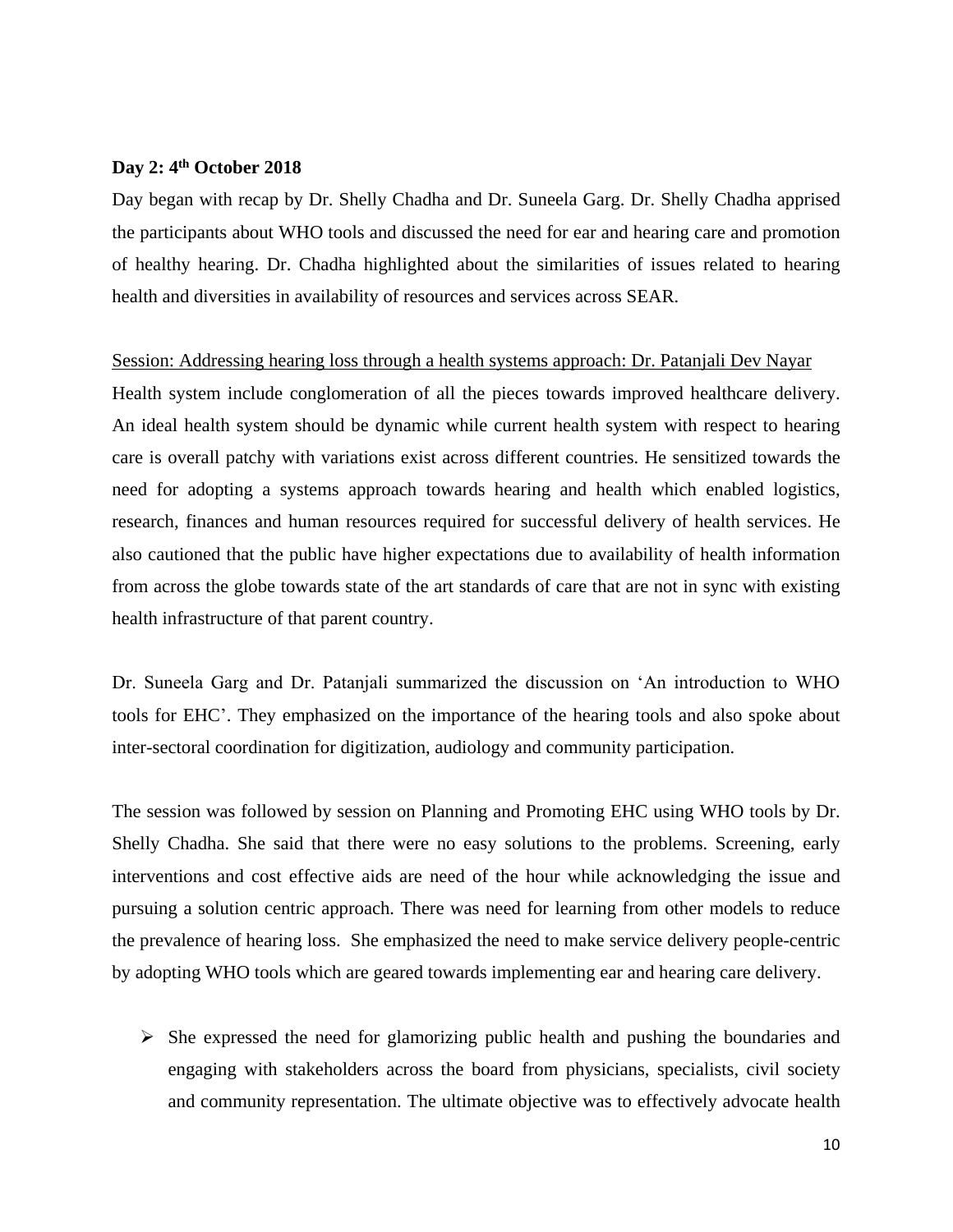policy makers by creating health demands by the community and generation of rigorous scientific evidence which needed suitable packaging and presentation. She mooted the requirements of hearing aids and ensuring their availability, adoption, utilization by end users.

 $\triangleright$  She also mentioned about barriers and challenges and highlighted that integration is the need of the hour.

Dr. Shelly also discussed 'WHO Make Listening Safe Initiative' with focus on the problem of hearing loss especially among the youth due to the excessive use of headphones/earphones and concerts. 50% of the hearing loss is due to listening devices and 40% from the noise generated at venues. She also talked about safe listening practices for prevention of noise induced hearing loss through awareness and information. Safe listening has to be made an acceptable norm which has to be a responsibility of policy makers. In this awareness generation the use of technology will play a major role.

- $\triangleright$  Standards have to be developed for the use of safe listening devices including monitoring of the volume and time, informing the consumers about the 'sound allowance' and guides about the warning and suggestions and these standards needs to be recognized on international level. IEC Material needs to be developed, pretested, validated and disseminated for awareness generation which will include a variety of artwork, GIFs, mobile applications, videos etc.
- $\triangleright$  The present need of the hour was awareness generation towards the actual burden through school programmes, advocacy and research. The impact of different listening like gaming devices and movie devices required further assessment. She also urged the GoI for regulation regarding the manufacture and setting the volume limits on the listening devices. She projected the dangerous decibels initiative being run in schools that involves peer education through older school children motivating younger students for safer listening habits.

#### World Report on Hearing (WRH):

Dr Suneela Garg mentioned about the scope and purpose of WRH. She explained how the development of the WRH would be beneficial to stakeholders and service providers by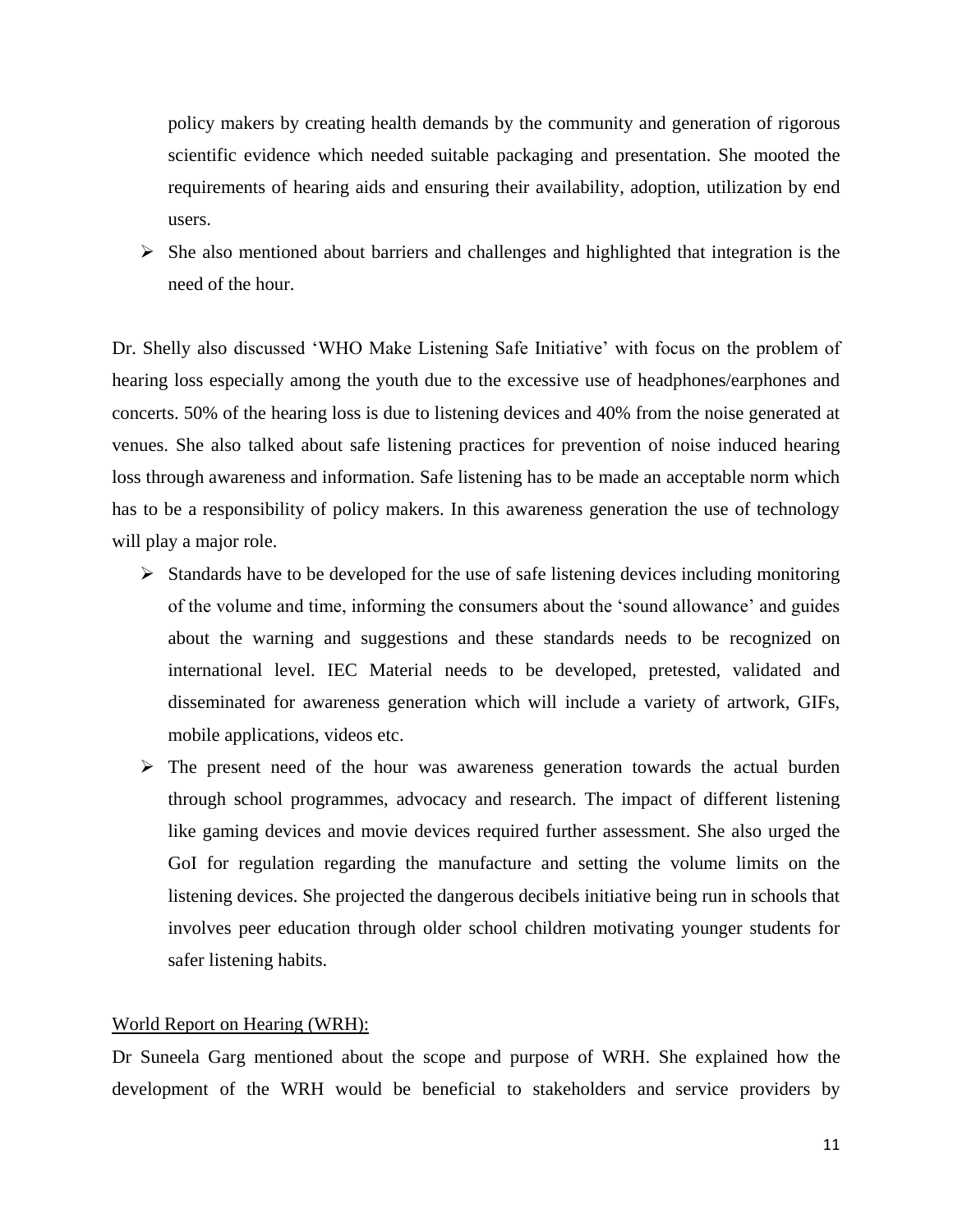prioritizing ear and hearing health as a public health issue. The report structure consists of a Foreword, Executive summary, Introduction and 4 Chapters/Sections. The outlines of these chapters are presented in terms of Rationale, Key issue and key stats. The 4 chapters are 1) Define issue 2) Address issue 3) Tackle challenges 4) Develop vision of way forward. The WRH would consist of 120 pages of full report including an executive summary and a pictographic 2 page report for policymakers. It would introduce a new life course approach to healthcare, country specific identification of priority and was oriented towards strengthening fresh advocacy in the field.

Dr. Shelly Chadha asked the audience to contribute towards the making of the WHR by providing feedback relating to:

- Who can do what for ear and hearing health: Define job responsibilities, field work etc.
- Experiences from different nations.
- How WHO will support the areas in need.
- Evidence based interventions: both clinical and public health perspective.
- Assess the debate on tranquility as an individual right? Dr. Shelly spoke about no evidence that links environmental noise with hearing loss and more research was still required.
- Positive narratives were requested from audience to share country/area wise positive examples at all levels: policy, advocacy, personal, country, grassroots etc.

Dr. Chadha informed that WHO published a list of essential devices of which 7 were related to hearing and specifications related to the devices are currently under development.

## **Group Work:**

The objective of the group work was to identify needs and priorities in the region, determine ways and means for collaboration and actions to be taken at country level. The group work also involved identifying lead persons, partners, timelines, preconditions and possible sources of funding.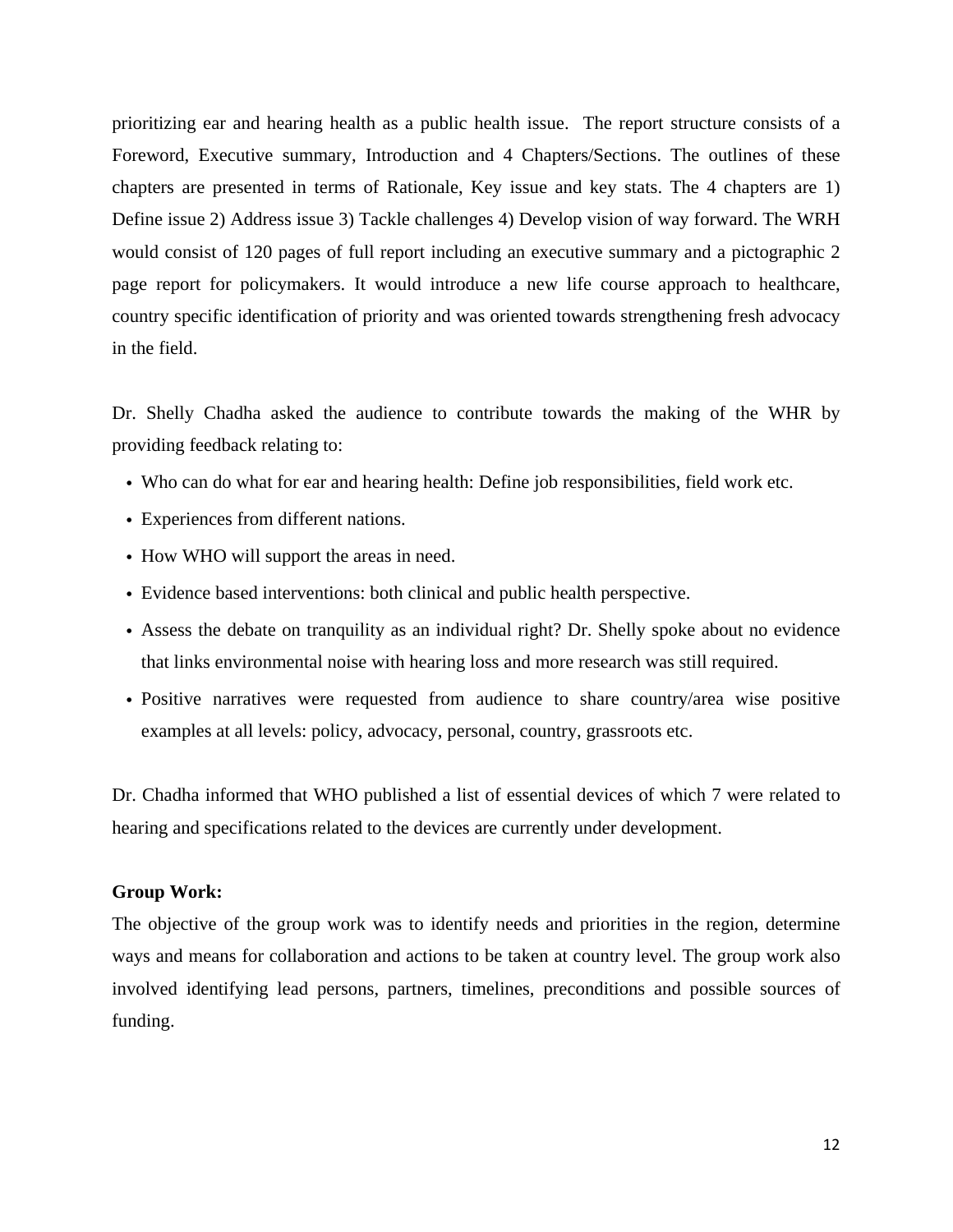The group work also to authenticate the data related to hearing impairment, increased awareness at all levels in policy making and communicating. Resource training, policy development and use of current technologies were some of the main highlights.

The groups focussed on creation of National plans, adoption of WHO guidelines and manuals, advocate countries to use WHO guidelines and manuals, inclusion of hearing hygiene through life skills education programme and availability of policies, early intervention immediately after detection of hearing loss, universal screening of newborns, hearing screening in schools and monitoring noise level in community etc.

During the group work, Dr. Suneela Garg, discussed about the systematic approach for formulations of the national programmes related to hearing loss. She emphasized on the need for programme monitoring and situational analysis. She spoke about the planning of the programmes as per the need of people and resources keeping in mind the feasibility so that the prevalence of ear problems can be brought down and it no more remains a public health problem.

Dr. MM Singh discussed to look for the barriers and challenges in the implementation of the programmes for hearing loss.

Dr. Pankaja Raghav, Professor and Head Department of Community Medicine, AIIMS, Jodhpur, discussed about the rapid search for cases of hearing impaired at the community level.

Dr. Sunita Sarkar discussed about the awareness campaigns and quality of training related to hearing loss.

Dr. Asha Yathiraj, Professor of Audiology, All India Institute of Speech and Hearing, Mysore, spoke on the Kerala Model of hearing loss where the young nurses are being trained for screening purposes of hearing disability. She also urged other parts of the country to follow such model for early detection of the hearing disability.

## **Group work presentations on country actions**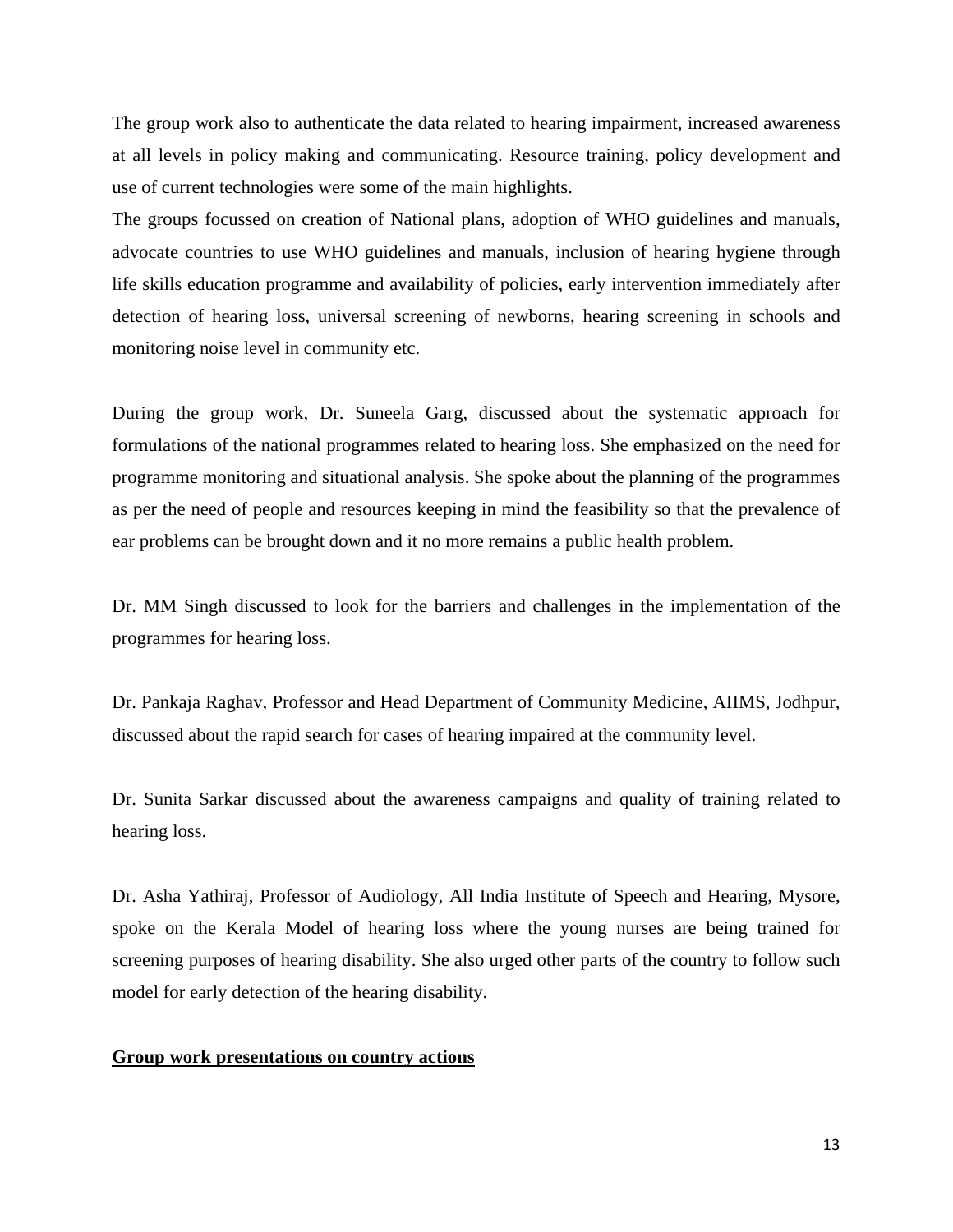Overall, the group work focused on the concrete actions to be undertaken in next 2-5 years, key partners, time frame, lead partners and coordinators in promoting EHC in SEAR.

Dr. Dhundi Raj Paudel (Head ENT, Bir Hospital, Member Secretary National Committee on Prevention of Deafness, Nepal) spoke about the problems faced by hearing loss patients especially the lack of financial support. He emphasized the need for training of healthcare workers for early detection of cases of hearing loss. He mentioned about availability of clear cut policy on prevention and control of deafness and also on the need for creating awareness.

Dr. Roma Karki (Department of Public Health, Ministry of Health, Bhutan) discussed the higher incidences of decreased hearing loss among youths due to excessive use of earphones. She also emphasized on the control of decibels in earphone devices. She mentioned about training and development of human resources.

Dr. Tikaram Ram Adhikari (Head, Department of ENT- Head and Neck Surgery, Jigne Dorji Wangchuk National Referral Hospital, Thimpu, Bhutan) spoke on initiating early and appropriate interventions in cases of hearing loss and suitable policy planning in this regard.

Dr. Naseema Akhtar (Professor, ENT, Bangabandhu Sheikh Mujib Medical University, Dhaka, Bangladesh) spoke on the need for dedicated personals in the field due to large population in Bangladesh. She spoke about an initiative '360 Community' in her country which focusses on the training of the health workers for the assessment of the hearing loss in newborns. She informed that since 2010 the scenario has significantly improved in the field of ear and hearing care awareness and also the training of the health workers.

Dr. Mahmudul Hassan (Director, National Institute of ENT and Apex Body Sound Hearing by 2030, Tejgaon, Dhaka, Bangladesh) spoke about sign language programmes where medical officers, staff nurses and medical assistants are being trained for the early detection of hearing loss in newborns. Training is also being provided for ear examination. He spoke about the issue of rehabilitation, its affordability and the role of private sector. School heath medical officers are being trained for detection of the problem in school going children.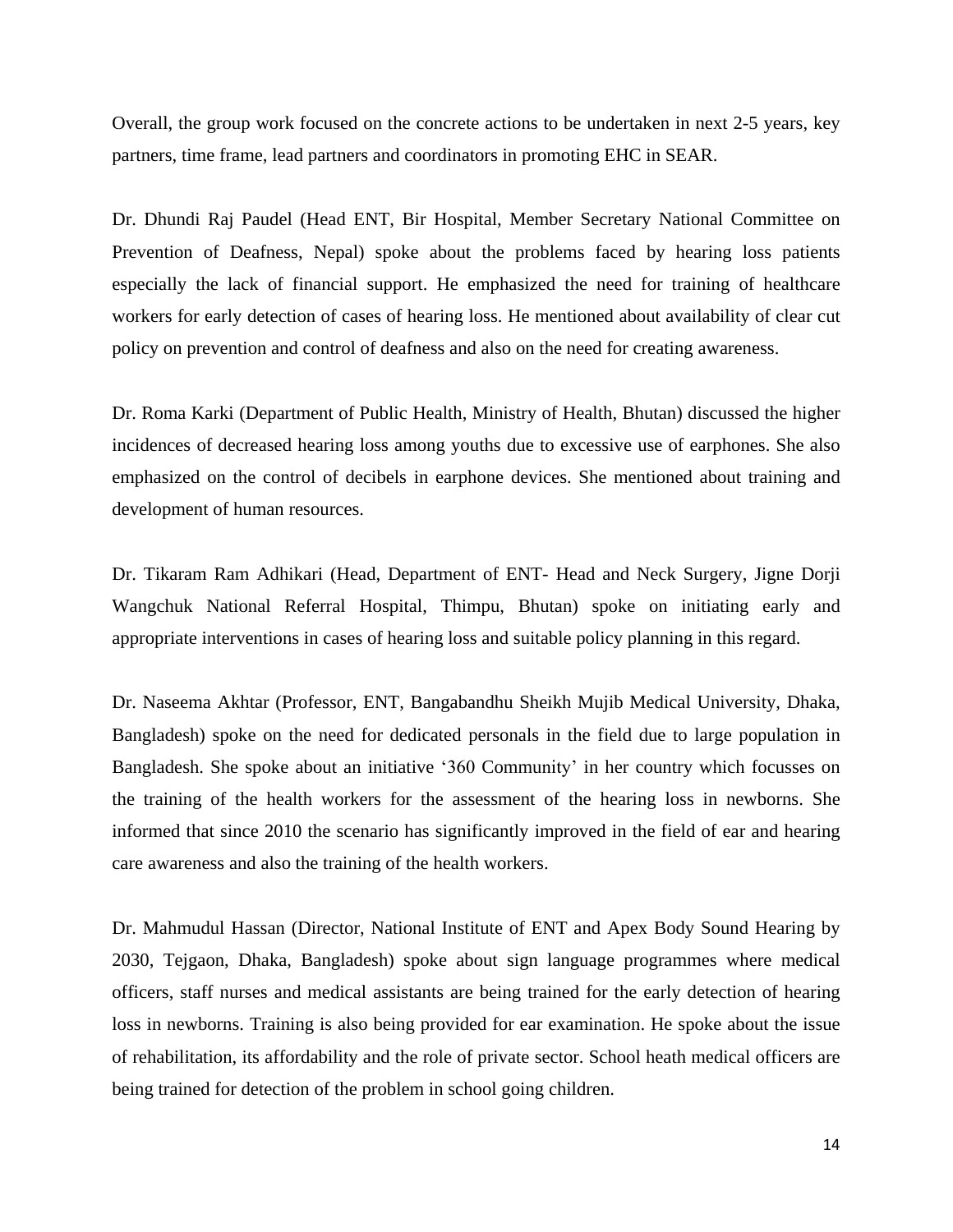Dr. Fikry Hamdan Yasin (Dr. Fikry Hamdan Yasin WHO collaborating centre, Jakarta, Indonesia) discussed about inter and intra-sectoral coordination and cooperation to develop policy frameworks in the field of hearing loss.

Dr. Edgar Jose Soares Morato (ENT specialist, National Hospital Guido Valadares, Ministry of Health, Timor-Leste) spoke on the training of midwifes and strengthening of the referral services.

Mr. Madhizhagan (Senior Programme Offices, CBM) spoke on the need for looking beyond the capacity building of health workers and stressed on the need for training community level volunteers instead and issue guidelines for such courses.

Dr. Lai Thu Ha (Vice Director of Audiology and Speech Language therapy Centre, Vietnam) gave thrust on the newborn hearing care and working on youth population and find solutions. He spoke about the universal neonatal screening for hearing loss and discussed how most of the pediatricians are unaware of the issues of hearing loss, missed diagnosis and expansive treatment of the problems of hearing loss.

Dr. A. K. Agarwal spoke on achieving balance between technology and affordability in relation to patient's satisfaction. He advocated continuing dialogue with industries to render hearing aids affordable for all and highlighted the importance of monitoring and feedback from existing hearing aid users.

At the end of group work, Dr. Patanjali Dev Nayar announced about the creation of Regional Technical Advisory Group to strengthen EHC in SEAR. This was a welcome move and appreciated by all. The proceedings of 2 days were summarized and the meeting was concluded by Dr. A. K. Agarwal, Dr. Suneela Garg and Dr. Shelly Chadha.

The efforts of all participants and contributions were laudable.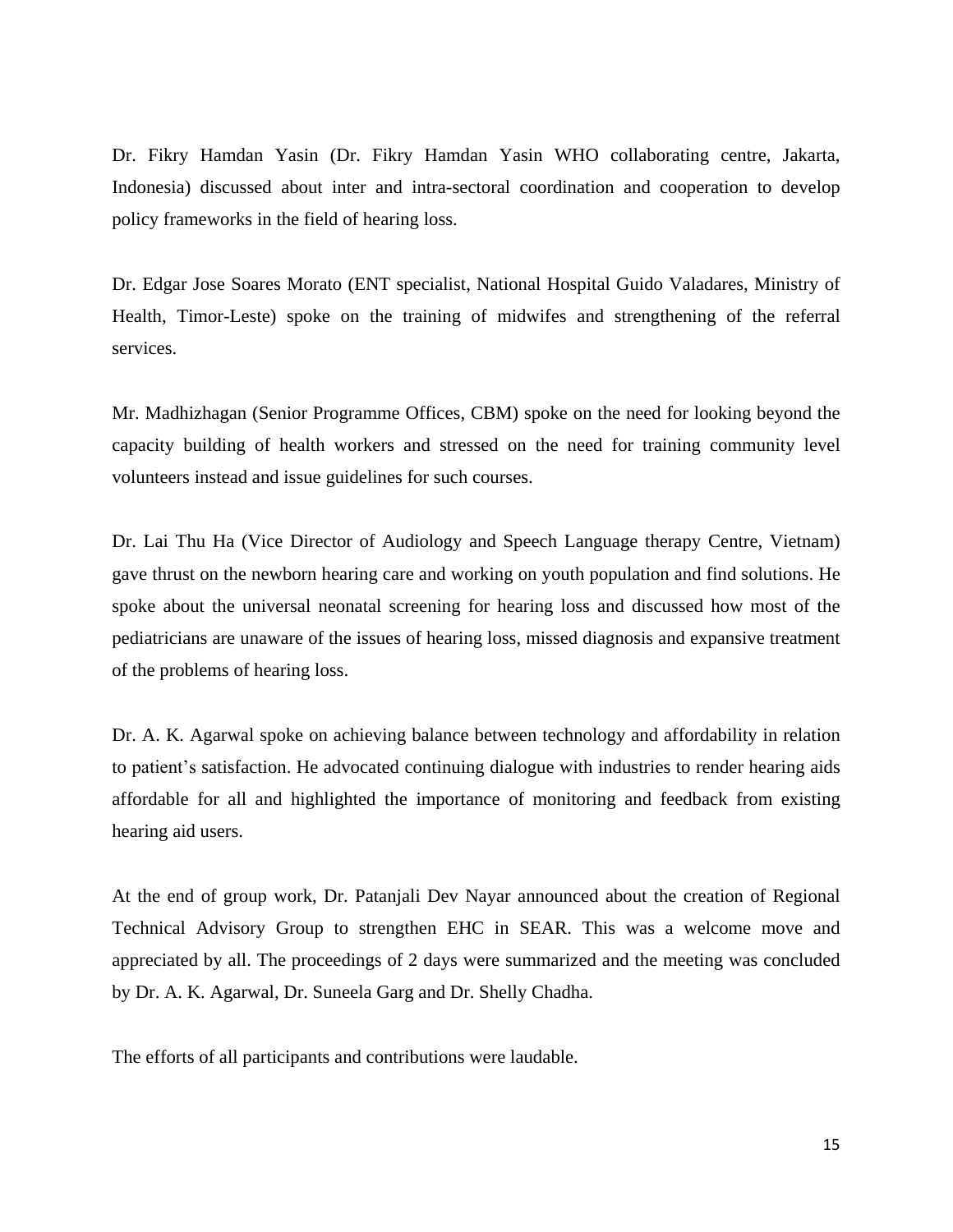## **Meeting on 5 th October 2018**

The meeting on 3<sup>rd</sup> day comprised of all the experts from the region, representatives of different states of India and representatives from ALPS Foundation and Medtronics.

The objectives of the meeting focused on the following:-

- a) Importance of World Hearing Day
- b) Strengthening EHC in SEAR
- c) Role of IEC in EHC

Dr. Shelly Chadha told the audience that by2050, 1 out of 8 people will be suffering from hearing disability. She stressed on the role of WHO in providing:

- Initiatives and their community level implementation
- Advocacy enabler by developing materials such as brochures, posters, banners.
- Technical support.
- Rehabilitative services, screening services.
- Observing World Hearing Day on March 3.
- Coordinating with ground level stakeholders.

This was followed by short film on World Hearing Day (3<sup>rd</sup> March) and the role of countries in promoting EHC. Dr. Shelly emphasized on the countries registering for the World Hearing Day event on WHO website.

Subsequently, a film on rehabilitation of hearing impaired children which was also shown in WHO stakeholders meeting was screened.

The technical session started with the presentation by Dr. Amit Goyal. Dr. Goyal spoke on developing screening programmes for early identification of hearing loss in children and older adults. Screening for congenital hearing loss, in school goers, for adults was required for which modalities pertaining to methodology and location need to be addressed. Dr Goyal reminded that 'Hearing loss is a race against time and Ear is the last organ to develop in the evolution process'.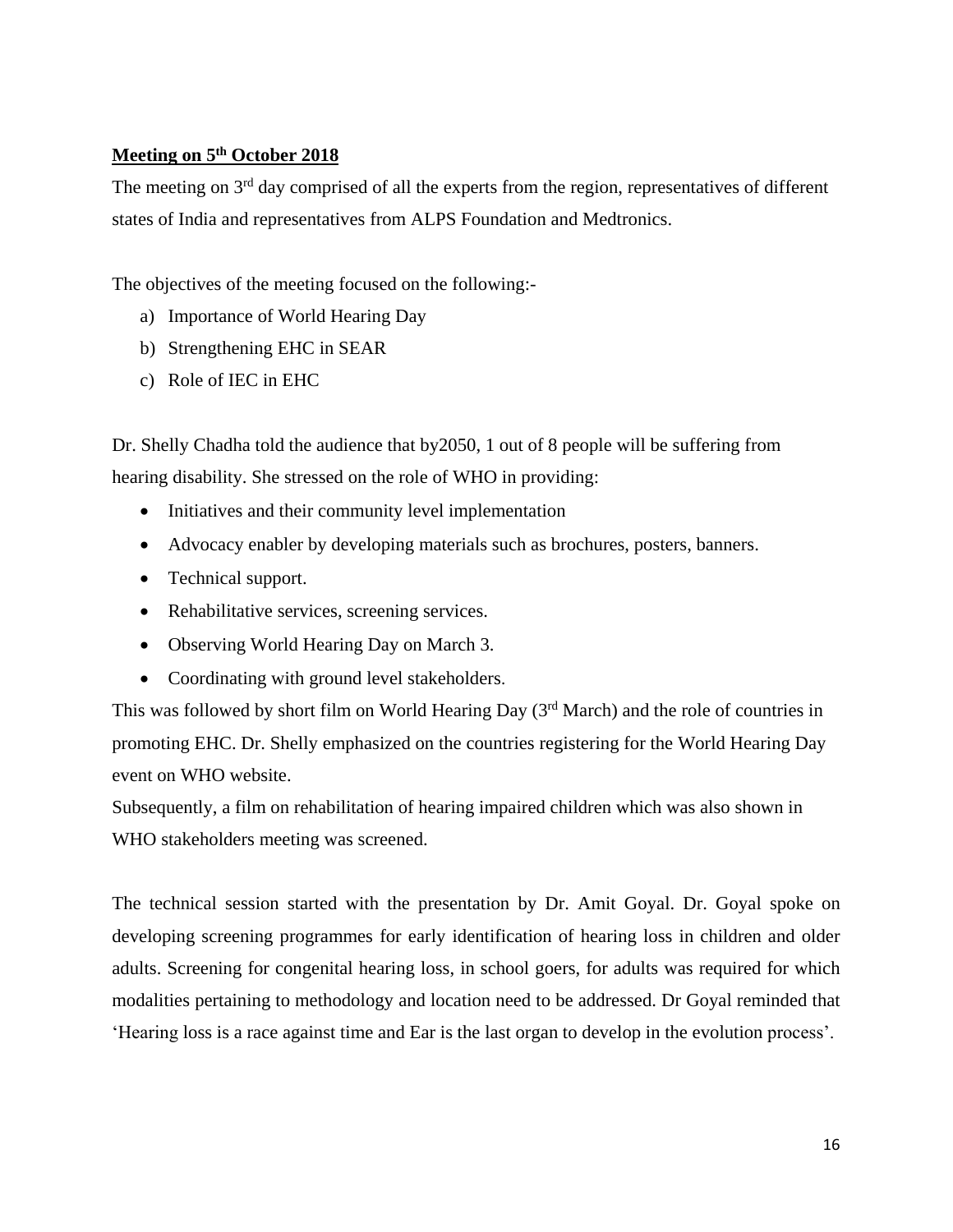Dr. Rakesh Shrivastava (Nepal) presented a model for HR development by describing in brief about DLO, MS & BSLP programmes which were started in 1990,1998 and 2008 respectively. Concept of CMA (Community Medical Auxillaries)- after 10<sup>th</sup> trained in EHC. Dr. Shrivastava mentioned that CMA had the ability to create public awareness, removing ear wax, draining ear abscess, etc. Dr. Chadha also asked whether there existed any evaluation of these skills. Internal evaluation has been conducted but not external evolution. Dr. Suneela Garg mentioned that this model was evaluated by CBM and it was a very cost effective model as the specialists are not available. Therefore, primary ear care workers and ontological assistants are a feasible option.

Dr. Sangeeta Abrol provided updates on National plan: EHC in India- A Case Study.

NPPCD: goal to prevent and control major causes of hearing impairment and deafness amongst children. The objectives of the NPPCD were early diagnosis and treatment, preventing avoidable hearing loss due to disease and/or injury, Rehabilitation of persons suffering from hearing impairment, developing institutional capacity for ear care services, strengthening inter-sectoral linkages for rehabilitation.

Activities at different level :State includes training, monitoring, supervision;

District/CHC/PHC Concerns and issues :Non submission of utilisation certificate, progress report by states etc .

Mr. Anup Narang(ALPS Director) presented on the application of affordable hearing technology in the community with innovative hearing solutions like rapid fit automatic digital hearing aid, mega power hearing aid,

Mr. Kaustubh Bhatnagar (Medtronics company) made a case for harnessing the role of technology in hearing care known as teleotology. It would be useful due to the huge gap who needed ear and hearing care (75 million patients) while for service delivery there were only 20000 ENT doctors and 2500 audiologists in India. The SHRUTI (2013) community based ear care model had potential to create awareness, help in diagnosis and treatment of chronic ear disease and preventable hearing loss among underserved patients in India and Bangladesh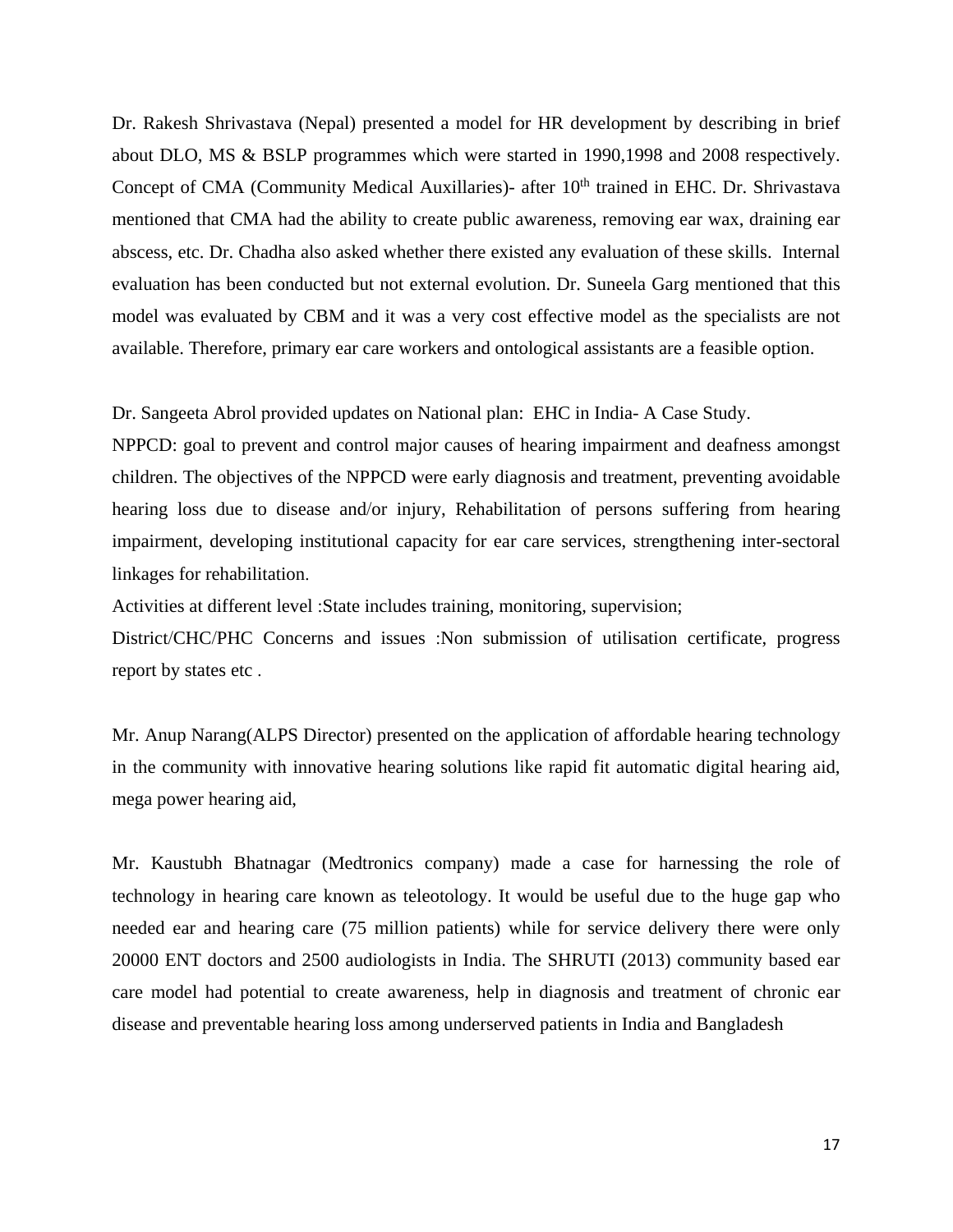The session on Updates by State SNOs was moderated by Dr. G S Meena (Director-Professor, Dept. of Community Medicine, MAMC) and Dr. M. Meghachandra Singh.

Dr. Bhupen Nath (SNO, NPPCD, Assam) expressed concerns about funding, infrastructure, manpower and training. The DDG asked the number of people that have been screened and supplied by hearing aids. However, the SNO replied that in the absence of baseline data, statistics had been compiled from district hospital data only.

Dr. Pekba Ringu(SNO,NPPCD, Arunachal Pradesh)raised concerns regarding the lack of regular ENT specialists, more trainings required at periphery and developing a specific fund for programme management.

Dr. K S Baghotia (SNO, NPPCD, Delhi) informed that the Delhi Govt would extend eye and ear care services through its network polyclinics, AAMCs, residential colonies in all districts of the state. Schools will be providing ear screening to the students and it is being implemented.

The state of Haryana was striving towards providing ENT surgeons, audiologists and infrastructure in all its districts. However, there were existing challenges relating to nonavailability of surgical instruments, lack of training modules and paucity of human resources.

In Himachal Pradesh, the challenges were pertaining to provision of cochlear implants to children which were not covered under any program, non availability of audiologists and audiometric assistants that are not authorized to give BERA Machines reporting.

Tamil Nadu recommended inclusion of cochlear implant in NPPCD, empowerment of medical colleges by providing them equipment and audiologists.

The National plan for Ear and Hearing Care has planned (2017-18) upgradation of ENT Department in Medical Colleges for temporal bone stations, service delivery to be started in new districts while existing activities to be continued in the districts. There existed concerns due to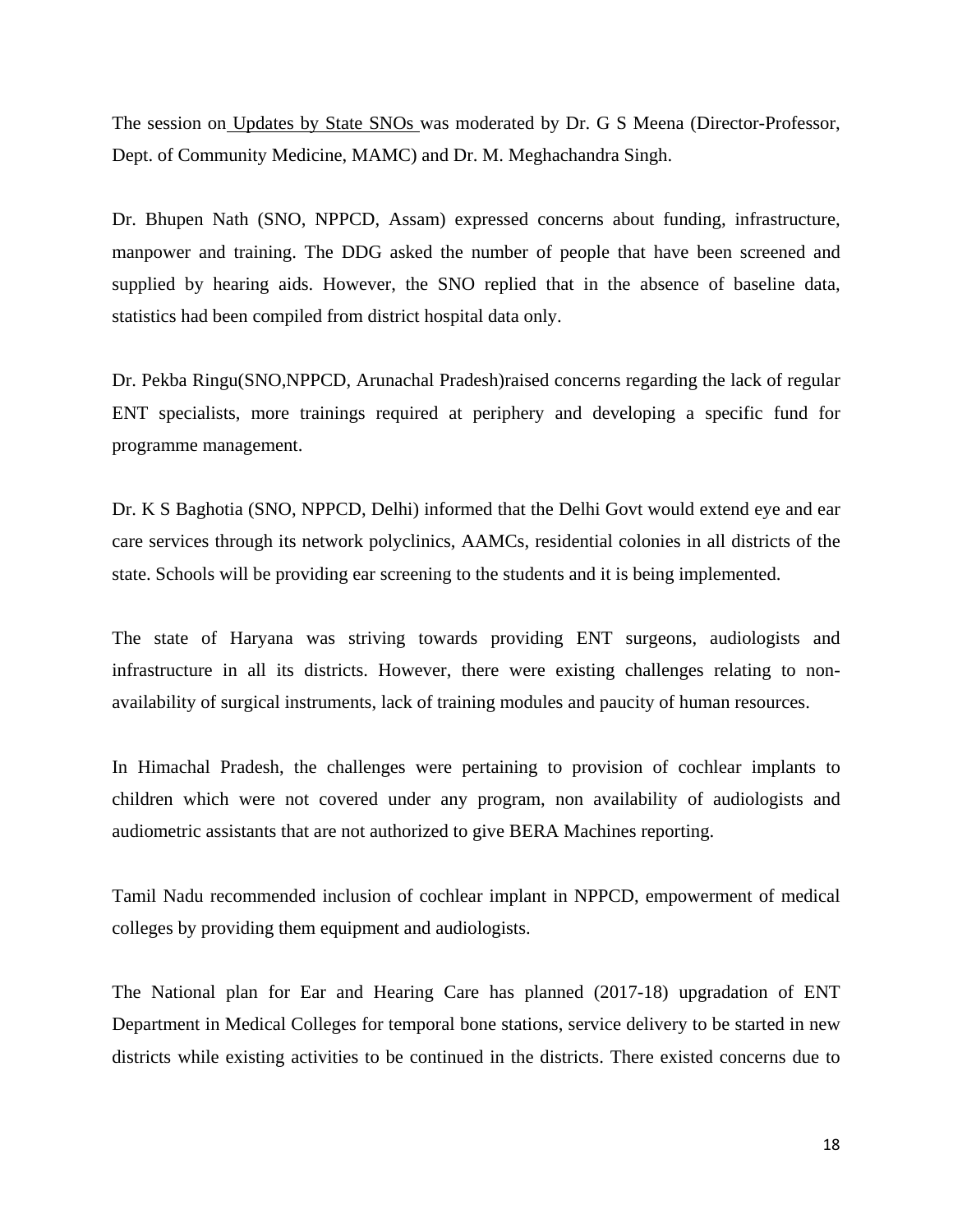non submission of Utilization Certificate in the prescribed GFR 19 along with audited statement of accounts in relation to the funds released and the non-submission of progress report by states.

Dr. A K Agarwal mentioned about the case study of India as a unique model with a potential to provide leads to other countries. The challenges of creation of human resources are being addressed though not at the pace required. The development of audiological manpower through e-DHLS course was also discussed.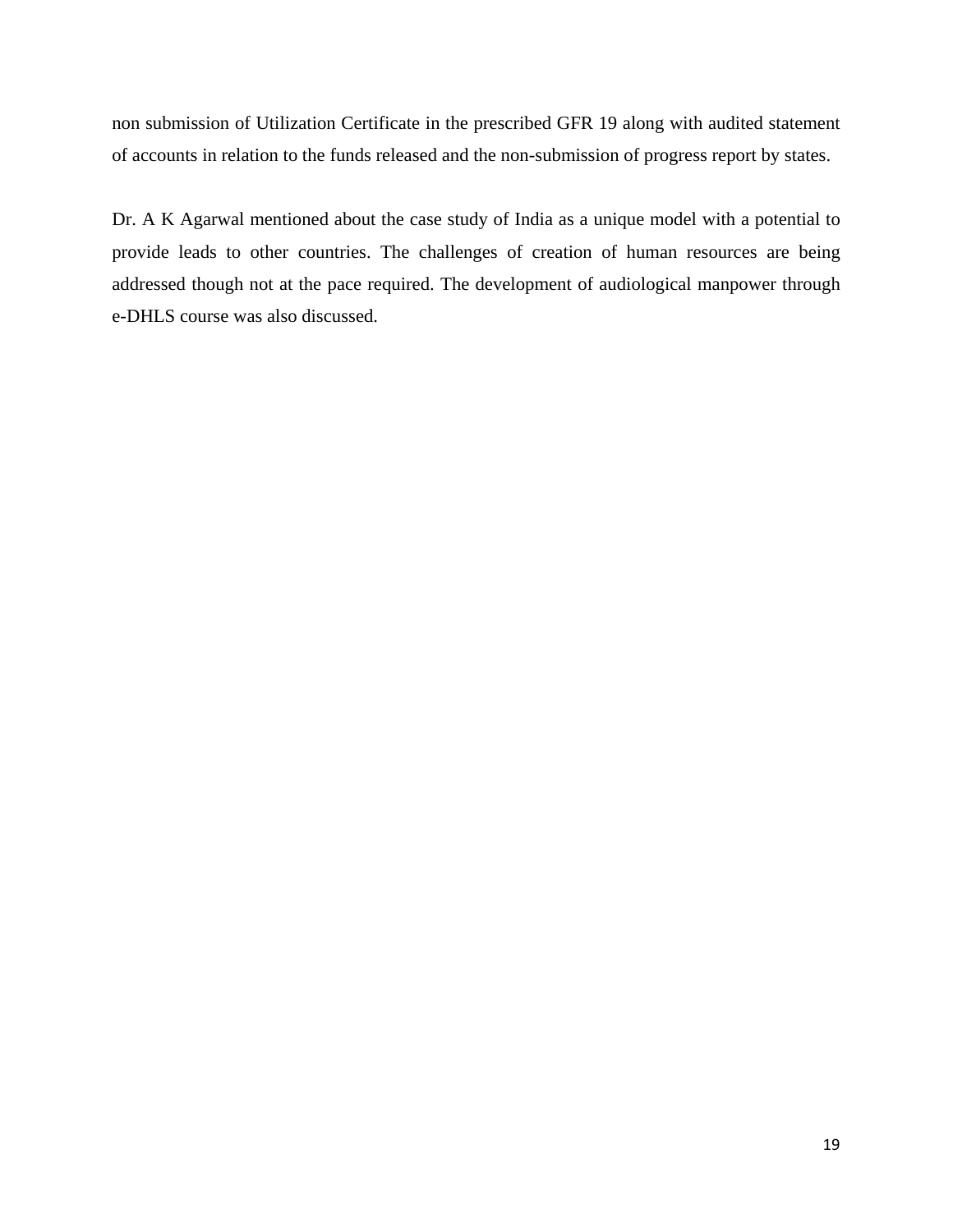## **WHO REGIONAL TECHNICAL ADVISORY GROUP MEETING: 5 th October 2018**

**Regional Technical Advisory Group** meeting was held on 5th of October 2018 in Maulana Azad Medical College, New Delhi. The people who attended this meeting were Dr. Tika Ram Adhikai, Dr. Nasima Akhtar, Dr. Rakesh Prasad Srivatsav, Dr. Pankaja Raghav, Dr. Arun Agarwal, Dr. Patanjali Dev Nayar, Dr. Shelly Chadha, Dr. Suneela Garg, Dr. Bulantrisa D and Dr. Amit Goyal.

It was proposed in the meeting that Dr. Arun Agarwal was nominated as the chairperson and team headed by Dr. Suneela Garg to coordinate with WHO and collaborate with partners to promote EHC activities.

Different ways of capacity building for Ear and Hearing Care (EHC) were discussed. Members expressed situational analysis needs to be done for all the regions focusing on specific infrastructure availability of the region. EHC program needs to be strengthened at primary health care centre level. Micro planning of Primary Hearing Care needs to be done which should be country specific. It is proposed to conduct virtual group meetings using ECHO (Extended Community Health Outreach) or Webex to discuss various issues related to EHC.

It was proposed that a World Hearing Forum will be created and hosted by WHO whose main priority will be advocacy related activities. Rapid assessment protocol tools of WHO can be used for advocacy and fund raising. Stigma related to hearing loss also needs to be addressed. There was the need to stop discrimination with hard of hearing. Dr. Shelly Chadha mentioned that the appropriate technical term used is hard of hearing instead of hearing impaired. Various models for EHC need to be found based on the current practices of each country. General public and stake holders need to be sensitised about the burden of hearing loss through newspaper articles frequently. Validated IEC materials are available in WHO and Sound Hearing 2030 which can